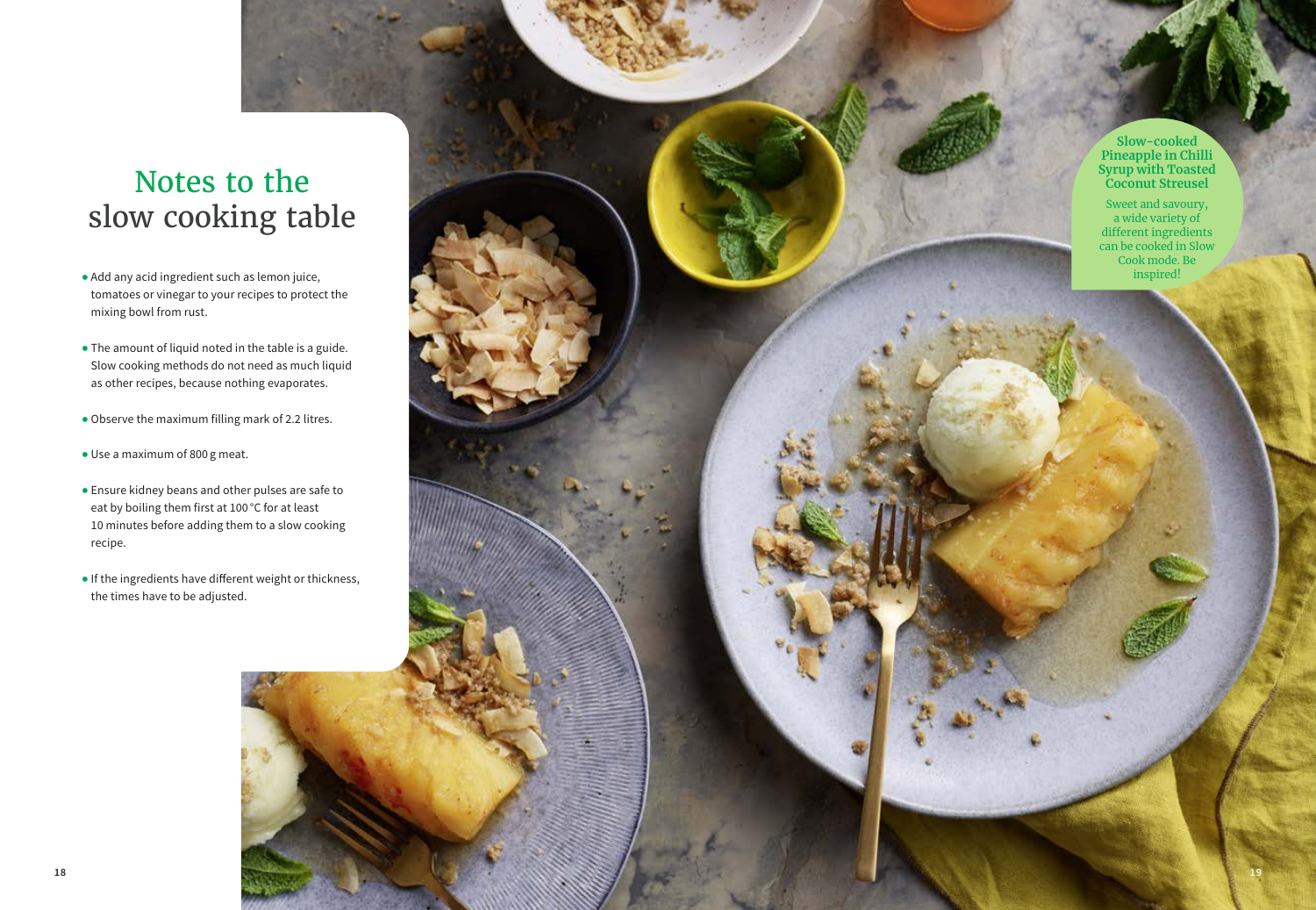|      | <b>Ingredient</b>                     | Quantity                      | Size/thickness                              | <b>Guide to amount</b><br>of liquide | Temperature<br>TM <sub>6</sub> | Time       | <b>Tips</b>                                                                                                                                                                                              |
|------|---------------------------------------|-------------------------------|---------------------------------------------|--------------------------------------|--------------------------------|------------|----------------------------------------------------------------------------------------------------------------------------------------------------------------------------------------------------------|
| Meat | <b>Stewing steak</b>                  | 400 g                         | $3$ cm $\times$ 3 cm                        | Approx. 300 g                        | 85 °C                          | 7h         | A rich sauce from beef stock and stout beer such<br>as Guinness makes a great tasting casserole.                                                                                                         |
|      | <b>Beef mince</b>                     | 600g                          |                                             | Approx. 750 g                        | 98 °C                          | 4h         | Cook the beef in a classic tomato sauce, a<br>mixture of 150 g red wine, 200 g beef stock,<br>400 g canned chopped tomatoes, to make a<br>bolognese. This recipe is possible without the<br>blade cover. |
|      | Beef short ribs, boneless             | 800g                          | cut in 8 pieces                             | Approx. 700 - 800 g                  | 98 °C                          | 4h 30 min  | Great for a classic stew made with vegetables in<br>a mixture of red wine and a rich meat broth.                                                                                                         |
|      | Lamb shoulder                         | 650 g                         | diced, $4 \text{ cm} \times 4 \text{ cm}$   | Approx. 450 - 500 g                  | 98 °C                          | 6h         | Marinate first in a curry paste and use coconut<br>milk to make a great lamb curry.                                                                                                                      |
|      | <b>Pork cheeks</b>                    | 500 g                         | $4 \times 100 - 120$ g each                 | Approx. 1500 g                       | 95 °C                          | 8h         | Marinate first in some oil and onion for a<br>succulent result.                                                                                                                                          |
|      | Pork belly, skin on                   | 600 g                         | diced, $3 \text{ cm} \times 9 \text{ cm}$   | Approx. 750 g                        | 98 °C                          | 4h         | Cook in vegetable stock. Sear at the end of<br>cooking time. Sieve the cooking broth, add<br>seasonings, and cook rice noodles in it. Serve<br>the noodles and the broth with the pork belly.            |
|      | Pork shoulder, boneless, without rind | 800 g                         | diced, $10 \text{ cm} \times 10 \text{ cm}$ | Approx. 750 g                        | 98 °C                          | 4h         | Marinade before cooking for best results. Use<br>chicken stock to cook. At the end of cooking,<br>shred the meat and toss in a BBQ sauce.                                                                |
|      | Meatballs                             | 500 g minced beef,<br>10% fat | 30 g each                                   | Approx. 800 g                        | 98 °C                          | 3h         | The meatballs can be slow cooked in a classic<br>tomato sauce, made from canned chopped<br>tomatoes.                                                                                                     |
|      | Duck legs                             | $\overline{2}$                | Skin on, bone in, approx. 800<br>g total    | Approx. 1100g                        | 98 °C                          | 3h         | Flavour chicken stock with dried cherries,<br>vegetables and bay leaf for a delicious fork<br>tender, cooked duck. Shred the cooked duck and<br>serve with plum sauce.                                   |
|      | Chicken thighs                        | $700 - 800$ g                 | $4 \times 180$ g each, 3 cm thick           | Approx. 700 g                        | 95 °C                          | 3 h 30 min | A mixture of red chilli, red pepper, tomato and<br>chicken broth is a good base for a chicken thigh<br>stew.                                                                                             |
|      | Chicken drumsticks                    | 6                             |                                             | Approx. 650g                         | 98 °C                          | 3h         | A simple sauce of orange juice, stock, honey and<br>soy sauce turns chicken into a special treat.                                                                                                        |
|      | Turkey legs, skinless                 | 650 g                         | cut in cubes 4 - 6 cm                       | Approx. 550 g                        | 95 °C                          | 3h         | Can be slow cooked in chicken broth with<br>vegetables and served with sautéed mushrooms<br>with bacon.                                                                                                  |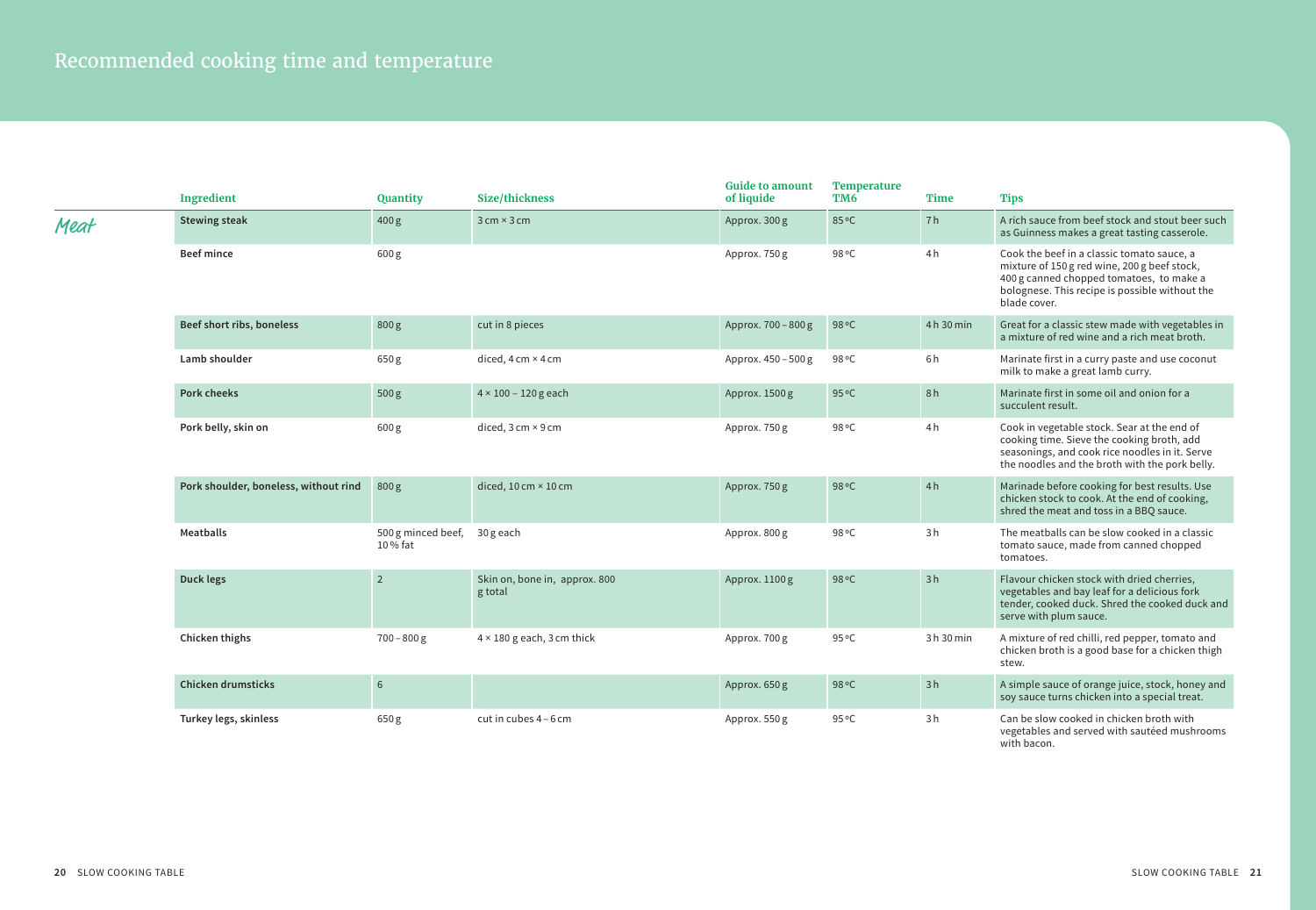|              | Ingredient                                                   | Quantity                                  | Size/thickness                              | <b>Guide to</b><br>amount<br>of liquide                            | <b>Temperature</b><br>TM6 | <b>Time</b>    | <b>Tips</b>                                                                                                                                                                                    |
|--------------|--------------------------------------------------------------|-------------------------------------------|---------------------------------------------|--------------------------------------------------------------------|---------------------------|----------------|------------------------------------------------------------------------------------------------------------------------------------------------------------------------------------------------|
| <b>Other</b> | Octopus tentacles                                            | $500 - 800$ g                             | $2 - 3$ cm thick                            | Approx. 800 g                                                      | 80°C                      | 5h             | Cover with olive oil for a tasty octopus confit.                                                                                                                                               |
|              | Squid                                                        | $500 - 800$ g                             | cut in rings plus tentacles                 | Approx. 800 g                                                      | 80°C                      | 5h             | Slow cook in a rich tomato sauce.                                                                                                                                                              |
|              | Dried haricot beans, soaked overnight 200 g dried weight     |                                           |                                             | Approx. 560 g                                                      | 98 °C                     | 4h             | Soak overnight and discard water. Rapid boil for<br>10 minutes, before cooking in a rich tomato sauce,<br>adding vegetables to make a tasty bean casserole.<br>Do not substitute kidney beans. |
|              | Chickpeas, soaked overnight                                  | 200 g dried weight                        |                                             | 560 g liquid,<br>vegetable stock,<br>seasoning, olive<br>oil 50 ml | 98 °C                     | 4 <sub>h</sub> | Soak overnight before cooking. Cook in a rich<br>tomato sauce, with vegetables for a tasty bean<br>casserole.                                                                                  |
|              | Dried butter beans,<br>soaked overnight                      | 200 g dried weight                        |                                             | Approx. 560 g                                                      | 98 °C                     | 4h             | Soak overnight and discard water. Rapid boil for<br>10 minutes, before cooking in a rich tomato sauce,<br>adding vegetables to make a tasty bean casserole.<br>Do not substitute kidney beans. |
|              | Root vegetables - carrots, onions,<br>celeriac, sweet potato | 600 <sub>g</sub>                          | 10 cm long, $Ø$ 2 cm                        | Approx. 1300 g                                                     | 85°C                      | 2h30min        | Cook in a chicken or vegetable stock. Serve the<br>vegetables in some of the cooking liquid sprinkled<br>with fresh herbs. The cooking broth makes a tasty<br>soup base.                       |
|              | Butternut/hokkaido squash                                    | 700 g                                     | cut in slices 1 cm x 3 cm x 6 cm            | Approx. 1200 g                                                     | 85°C                      | 4h             | Braise the squash pieces in a mix of vegetable stock<br>and miso stock for a tasty vegetable dish. Stir in<br>chopped fresh herbs before serving.                                              |
|              | Pears, ripe but firm                                         | 4 pears $\times$ 180 g each whole, peeled |                                             | Approx. 1100 g                                                     | 90 °C                     | 4 <sub>h</sub> | Cook in a wine syrup, and flavour with orange zest,<br>cinnamon stick and star anise.                                                                                                          |
|              | Pineapples                                                   | 500 g                                     | 6 wedges, lengthwise, 2 cm<br>thick at edge | Approx. 800 g                                                      | 85°C                      | 2h             | Cook in a syrup, and flavour with chili and rum.<br>Serve the pineapple with the syrup, and ice cream.                                                                                         |
|              | Tart eating apples                                           | 4 apples                                  | halved, skin on                             | Approx. 1400 g                                                     | 95 °C                     | 2 <sub>h</sub> | Cook in syrup, and keep until ready to serve. Tasty<br>for breakfast or dessert.                                                                                                               |
|              | Nectarines/peaches, firm                                     | 400 g                                     | 4, halved, skin on                          | Approx. 1700 g                                                     | 95 °C                     | 2h             | Cook in syrup and drizzle with honey to serve.                                                                                                                                                 |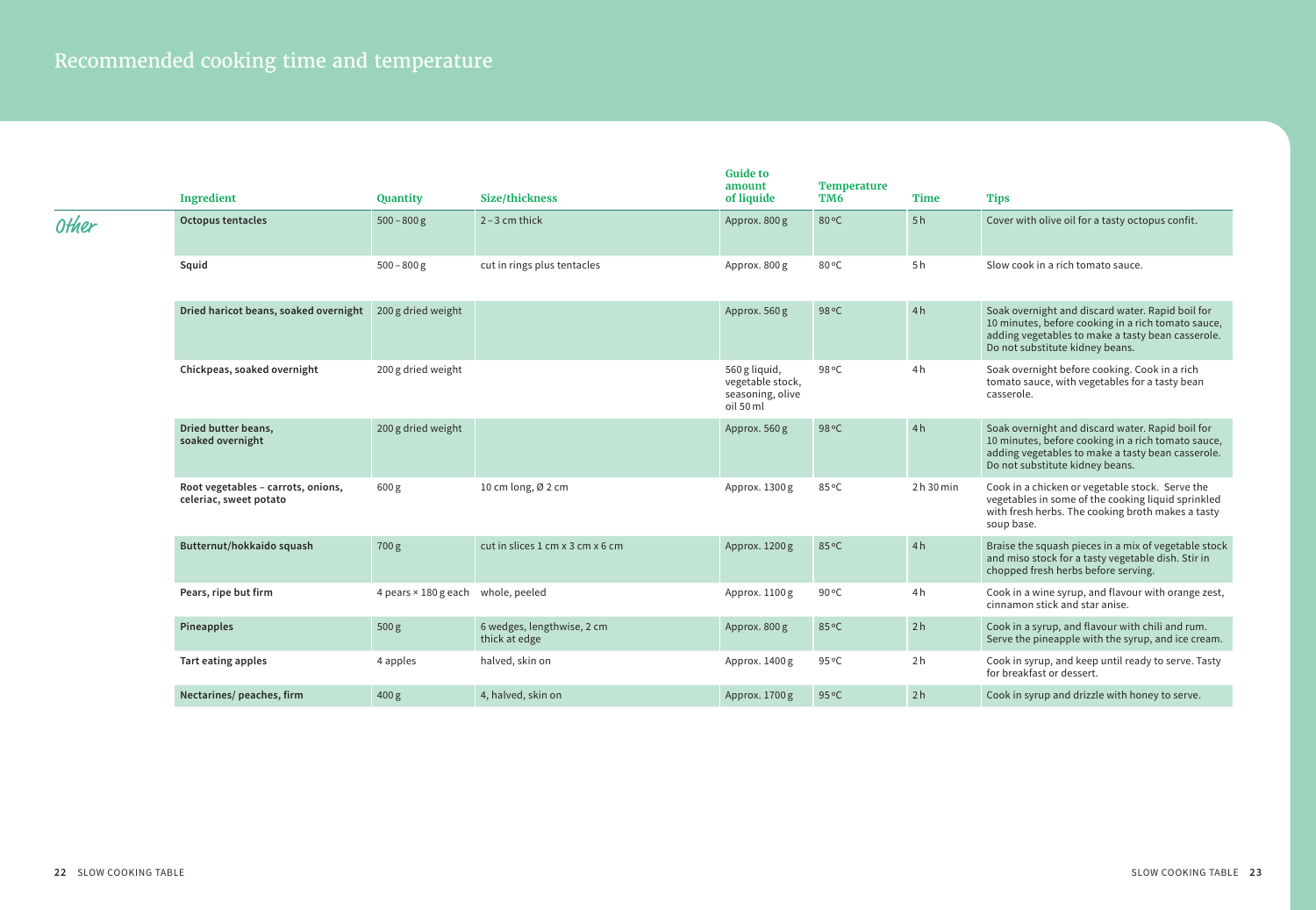

## Notes to the sous-vide table

- Add any acid ingredient such as lemon juice, tomatoes or vinegar to your recipes to protect the mixing bowl from rust.
- Add the bags to the mixing bowl only when the water has already reached the target temperature.
- Heating up the water takes an average of 10 – 15 minutes. The amount of water noted in the table is a reference, it depends on the volume of the bags. The bags must be completely covered with water, without exceeding the maximum filling mark of the mixing bowl (2.2 l).
- If the ingredients have different weight or thickness, the times have to be adjusted.
- Searing meat after sous-vide cooking will add flavour and provide further food safety measures.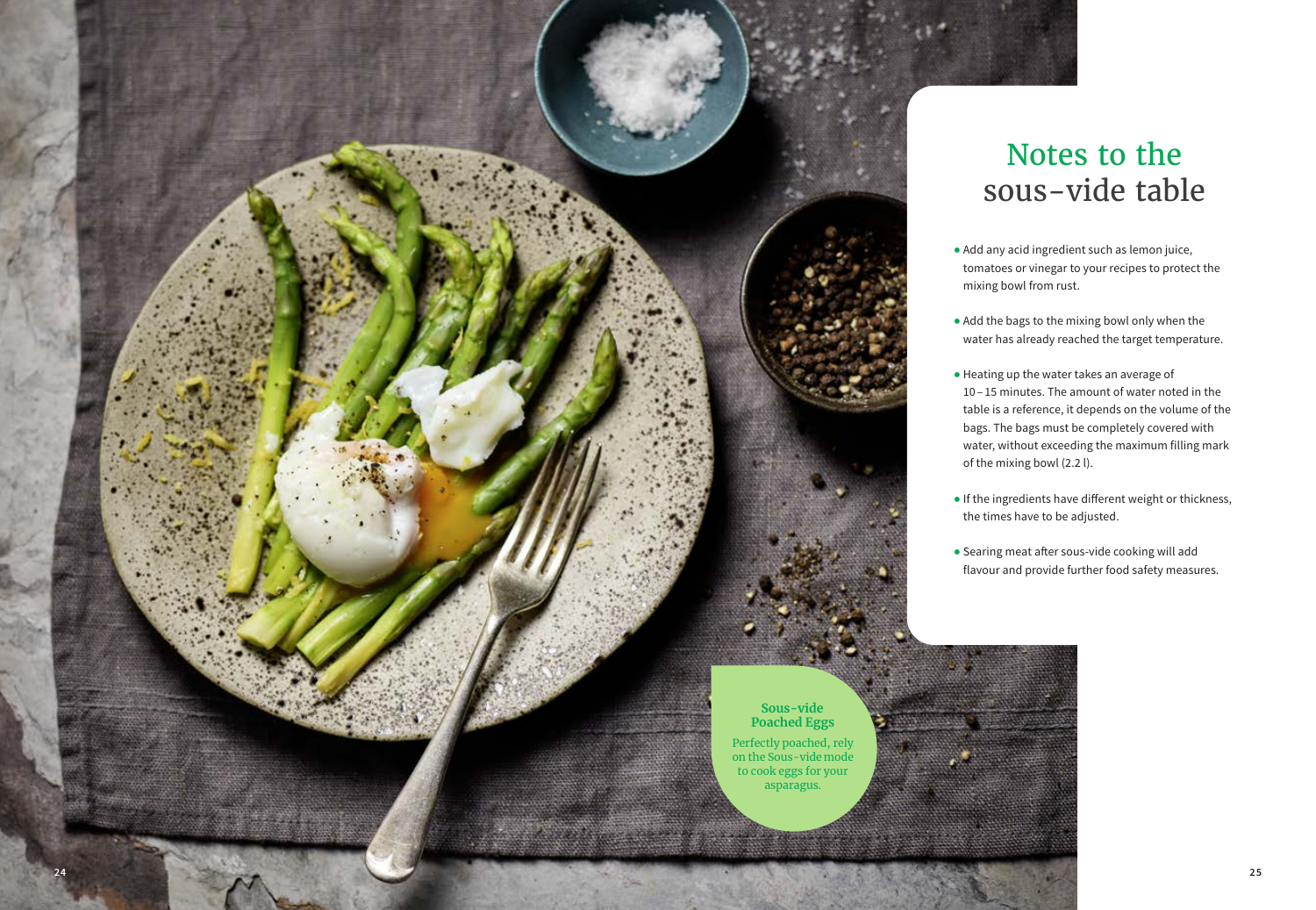**If following a non-Thermomix recipe, refer to the** 

|      | Ingredient                     | <b>Total</b>  | Size/thickness                                               | <b>Water for</b><br>mixing bowl | <b>Amount</b><br>of bags | <b>Temperature</b> | <b>Time</b>    | <b>Stage</b>                 | <b>Tips</b>                                                                                             |
|------|--------------------------------|---------------|--------------------------------------------------------------|---------------------------------|--------------------------|--------------------|----------------|------------------------------|---------------------------------------------------------------------------------------------------------|
| Meat | Beef filet steak / Flank steak | $720 - 800$ g | $4 \times 180 - 200$ g each, 2.5 - 3 cm thick                | Approx. 1400 g 2                |                          | $54^{\circ}$ C     | 1h30min        | medium-rare                  | Sear in a pan at the end of<br>cooking                                                                  |
|      |                                |               |                                                              |                                 |                          | 60 °C              | 1h30min        | medium                       |                                                                                                         |
|      |                                |               |                                                              |                                 |                          | $64^{\circ}$ C     | 1h30min        | well done                    |                                                                                                         |
|      | Beef prime rib, boneless       | 900g          | $2 \times 450$ g each, $3 - 4$ cm thick (max. 14 cm<br>long) | Approx. 1300 g 2                |                          | 58 °C              | 2h15min        | medium-rare                  | Sear in a pan at the end of<br>cooking                                                                  |
|      |                                |               |                                                              |                                 |                          | 65 °C              | $1h45$ min     | medium                       |                                                                                                         |
|      |                                |               |                                                              |                                 |                          | 70 °C              | 1h 30 min      | well done                    |                                                                                                         |
|      | <b>Beef brisket</b>            | $600 - 800$ g | cut in 2 pieces, 5-6 cm thick                                | Approx. 1400 g 2                |                          | 85 °C              | 12h            | well done,<br>fork tender    | To give extra flavour<br>marinate before cooking                                                        |
|      | <b>Veal medallions</b>         | $650 - 800$ g | $8 \times 80 - 100$ g each, 2.5 cm thick                     | Approx. 1400 g 2                |                          | 64 °C              | 1h 30 min      | well done                    | Sear in a pan at the end of<br>cooking                                                                  |
|      | Lamb chops                     | $240 - 320$ g | $4 \times 60 - 80$ g each, 2.5 cm thick                      | Approx. 1800 g 2                |                          | 58 °C              | $1h45$ min     | pink                         |                                                                                                         |
|      | Pork tenderloin                | $500 - 700$ g | 1 loin cut in 2 pieces, Ø 5 cm                               | Approx. 1200 g 2                |                          | 75 °C              | 1 h            | well done                    |                                                                                                         |
|      | Pork chops                     | 700g          | 2 pork chops, 3.5 cm thick                                   | Approx. 1400 g 2                |                          | 60 °C              | 2h30min        | well done                    | Sear in a pan at the end of<br>cooking                                                                  |
|      | <b>Pork cheeks</b>             | $650 - 800$ g | $8 \times 80 - 100$ g each                                   | Approx. 1400 g 2                |                          | 85 °C              | 8h             | succulent and<br>fork tender |                                                                                                         |
|      | Pork belly, skin on            | $500 - 600$ g | $2 \times 250 - 300$ g each, 4.5 cm thick                    | Approx. 1500 g 2                |                          | 80 °C              | 7h             | succulent and<br>fork tender |                                                                                                         |
|      | Pork shoulder, boneless        | 800g          | cut in 2 pieces, $4 - 5$ cm thick                            | Approx. 1400 g 2                |                          | 85 °C              | 12 h           | well done,<br>fork tender    | To give extra flavour<br>marinate before cooking                                                        |
|      | Duck breast                    | $500 - 600$ g | $2 \times 250 - 300$ g each, $2.5 - 3$ cm thick              | Approx. 1200 g 2                |                          | $62^{\circ}$ C     | 1h30min        | pink                         | Sear in a pan at the end of<br>cooking                                                                  |
|      | Chicken breast                 | $500 - 600$ g | $2 \times 250 - 300$ g each, $2 - 3$ cm thick                | Approx. 1500 g 2                |                          | 72 °C              | 1h30min        | well done                    | Cook with skin on and sear<br>at the end of cooking or<br>just rub with a mixture of<br>herbs or spices |
|      | Chicken thighs                 | $700 - 750$ g | $4 \times 180$ g each, 3 cm thick                            | Approx. 1400 g 1-2              |                          | 75 °C              | 1 <sub>h</sub> | well done                    | If it's with skin on, sear in a<br>pan after cooking                                                    |
|      | Chicken drumsticks, skin on    | 600g          | $4 \times 150$ g each, $4 - 5$ cm thick                      | Approx. 1400 g 1-2              |                          | 75 °C              | 1h 15 min      | well done                    | If it's with skin on, sear in a<br>pan after cooking                                                    |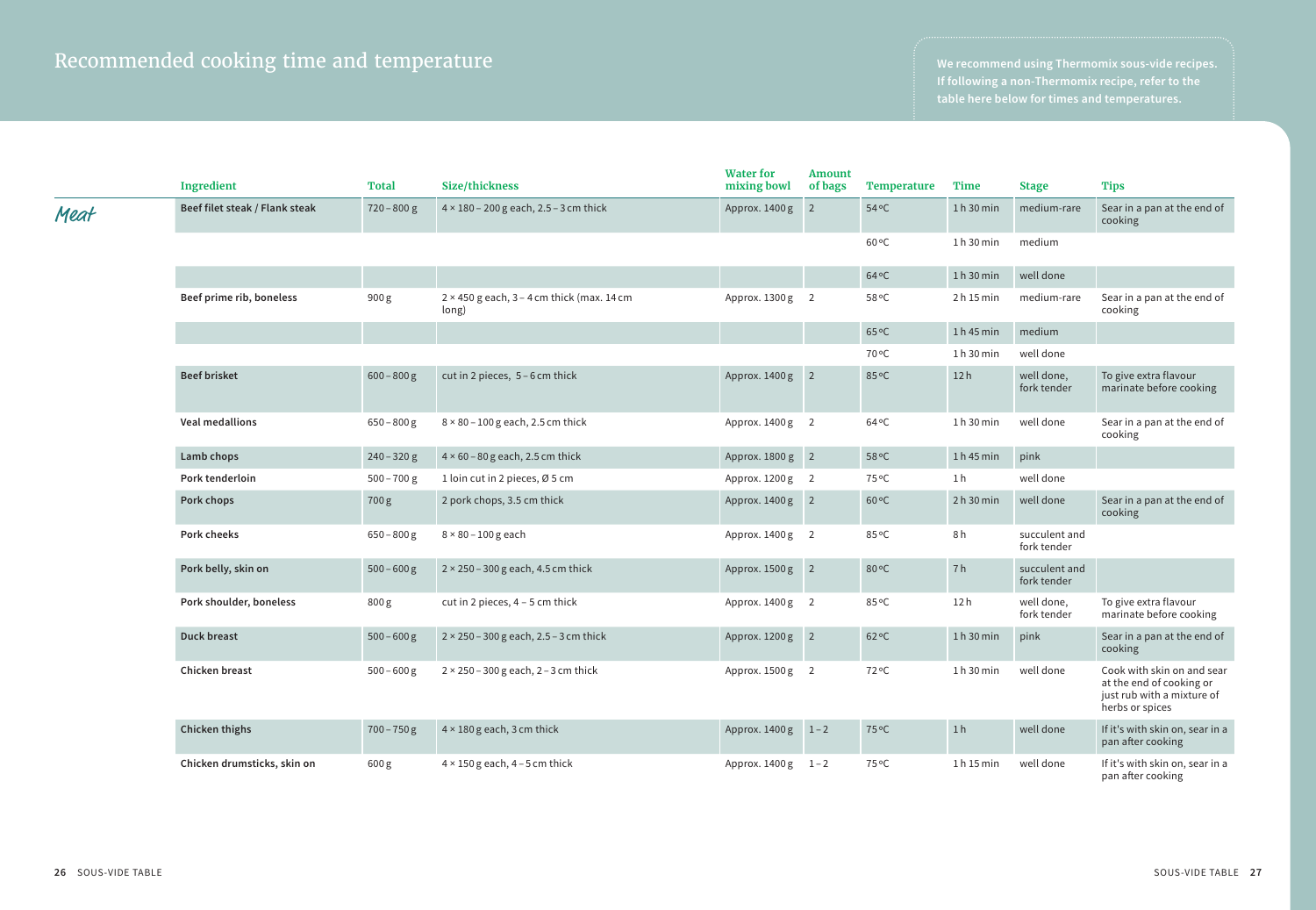|                      | Ingredient                                    | <b>Total</b>  | Size/thickness                    | <b>Water for</b><br>mixing bowl | <b>Amount</b><br>of bags | Temperature Time |                | <b>Stage</b>                           | <b>Tips</b>                                                                                                                                                                                                                                                                   |
|----------------------|-----------------------------------------------|---------------|-----------------------------------|---------------------------------|--------------------------|------------------|----------------|----------------------------------------|-------------------------------------------------------------------------------------------------------------------------------------------------------------------------------------------------------------------------------------------------------------------------------|
| Fish aud<br>Seafood  | Fish, lean (monkfish/hake)                    | 800g          | $4 \times 200$ g each, 2 cm thick | Approx. 1400 g 2                |                          | $60^{\circ}$ C   | 1 <sub>h</sub> | done                                   | Fish for sous-vide recipes<br>must be of sashimi quality<br>i.e. suitable for eating raw,<br>or must have been frozen<br>at a minimum of -20 °C<br>for at least 24 hours. We<br>recommend buying frozen<br>fish or seafood for sous-<br>vide cooking. Thaw before<br>cooking. |
|                      | Fish, fatty (salmon, with or without<br>skin) | 600 g         | $4 \times 150$ g each, 3 cm thick | Approx. 1450 g 2                |                          | 55 °C            | 45 min         | medium                                 |                                                                                                                                                                                                                                                                               |
|                      | Shrimps/prawns, peeled, mediums<br>size       | $350 - 380$ g | 24 pieces of 15 g each            | Approx. 1500 g 2                |                          | $62^{\circ}$ C   | 30 min         | done                                   |                                                                                                                                                                                                                                                                               |
|                      | Prawns, peeled and deveined, large<br>size    | $480 - 500$ g | 16 pieces of 30 g each            | Approx. 1660 g 2                |                          | 70 °C            | 20 min         | done                                   |                                                                                                                                                                                                                                                                               |
|                      | <b>Octopus tentacles</b>                      | $500 - 800$ g | $2 - 2.5$ cm thick                | Approx. 1400g                   | $1 - 2$                  | 82°C             | 7h             | juicy and<br>tender                    | Use fresh or thawed<br>octopus. Using frozen<br>octopus will give a tender<br>texture. The freezing<br>process benefits the<br>octopus, as the meat will<br>tenderize while thawing.                                                                                          |
| Eggs                 | Poached eggs                                  | $4 - 6$       | eggs size M (53 – 63 g, each)     | Approx. 1400 g 0                |                          | 72 °C            | $18 - 20$ min  | soft egg yolk                          | Line measuring cup<br>with greased cling film,<br>25 × 25 cm, break an egg<br>into it and bring up the<br>sides. Seal with kitchen<br>string. Repeat for up to<br>6 eggs.                                                                                                     |
|                      | Onsen eggs (low temperature eggs<br>in shell) | 6             | eggs size M $(53 - 63$ g each)    | Approx. 1850 g 0                |                          | 65°C             | 45 min         | running egg<br>white,<br>soft egg yolk | Place whole eggs in the<br>simmering basket.<br>After cooking time, cool<br>immediately in an ice bath.                                                                                                                                                                       |
| Vegetables,<br>Roots | Carrots                                       | $300 - 600$ g | 15 cm long, Ø 2 cm                | Approx. 1500 g 1-2              |                          | 85°C             | 45 min         |                                        | Sauté at the end of cooking<br>for a couple minutes to<br>glaze them in their own<br>juices.                                                                                                                                                                                  |
|                      | <b>Beetroots</b>                              | 600g          | $Ø$ 4-5 cm each                   | Approx. 1300 g 1                |                          | 85°C             | 3h             |                                        | Halve larger roots                                                                                                                                                                                                                                                            |